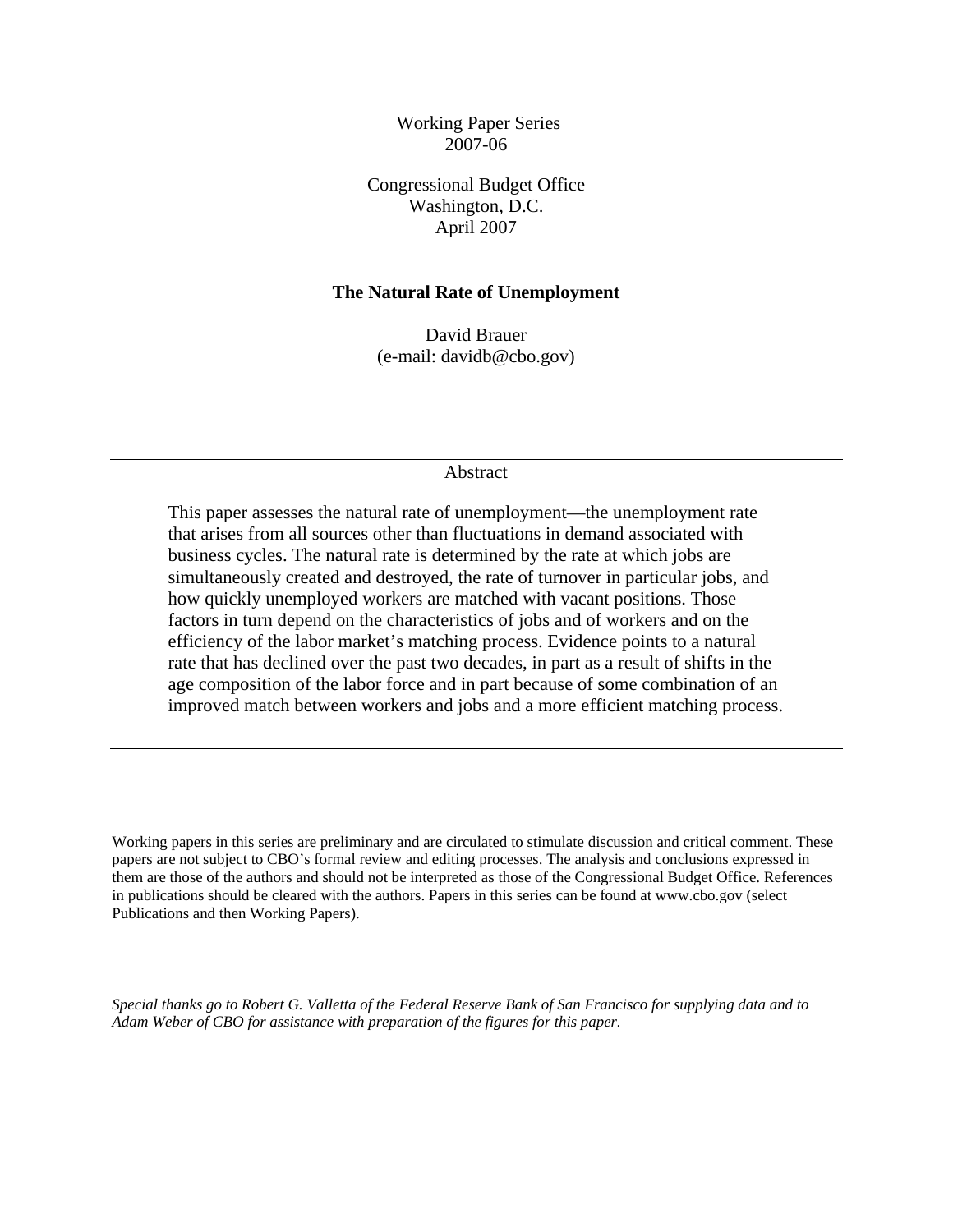The Congressional Budget Office (CBO) projects the growth in labor input as a part of its forecast. A key element in that projection is what is sometimes called the *natural rate of unemployment,* the average unemployment rate that stems from sources other than the business cycle.<sup>[1](#page-1-0)</sup> Post-World War II historical data show that while the unemployment rate rises in recessions and falls during expansions, it also has a significant noncyclical component that has varied over time, rising in the late 1960s and throughout the 1970s and declining after the early 1980s (see Figure 1). In CBO's most recent forecast, the natural rate was estimated at 5.0 percent, both currently and for the 10-year projection period through 2017; it is lower than the 6.0 percent rate of the mid-1980s.<sup>[2](#page-1-1)</sup> Nonetheless, economists are uncertain about what the current natural rate is, how much it has fallen in recent years, and how it might evolve in the future. This paper examines the evolution of the natural rate of unemployment.

The natural rate of unemployment is determined by frictions and structural rigidities in the labor market. Each job has attributes—wages, hours, working conditions, required skills, and location, for example. Each potential worker also has a set of skills, abilities, and work preferences. Employment occurs when there is a match between a particular worker and a particular job. At any given time, however, some workers will not have jobs, some jobs will be unfilled, and some potential workers will not be participants in the labor force. Vacancies can arise as new jobs are created and as workers separate voluntarily or involuntarily from their jobs. At the same time, unemployment occurs as existing jobs are eliminated and as people enter (or re-enter) the labor force. (When separation occurs because a worker and job are poorly matched, and the worker remains in the labor force, the result is both an additional vacancy and additional unemployment.) The unemployment rate will depend in part on the rate at which vacancies and unemployment simultaneously occur as a result of the microlevel decisions made by individual people and

<span id="page-1-0"></span> $\frac{1}{1}$  The concept of the natural rate is related to what is sometimes termed the *non-accelerating inflation rate of unemployment,* or NAIRU. In the long run, the two rates are expected to be equivalent; however, this need not be the case over a near-term forecasting horizon. The gap between the actual unemployment rate and the natural rate is just one of several factors CBO uses to make its near-term projections of inflation.

<span id="page-1-1"></span><sup>2</sup> See Congressional Budget Office, *The Budget and Economic Outlook: Fiscal Years 2008 to 2017* (January 2007).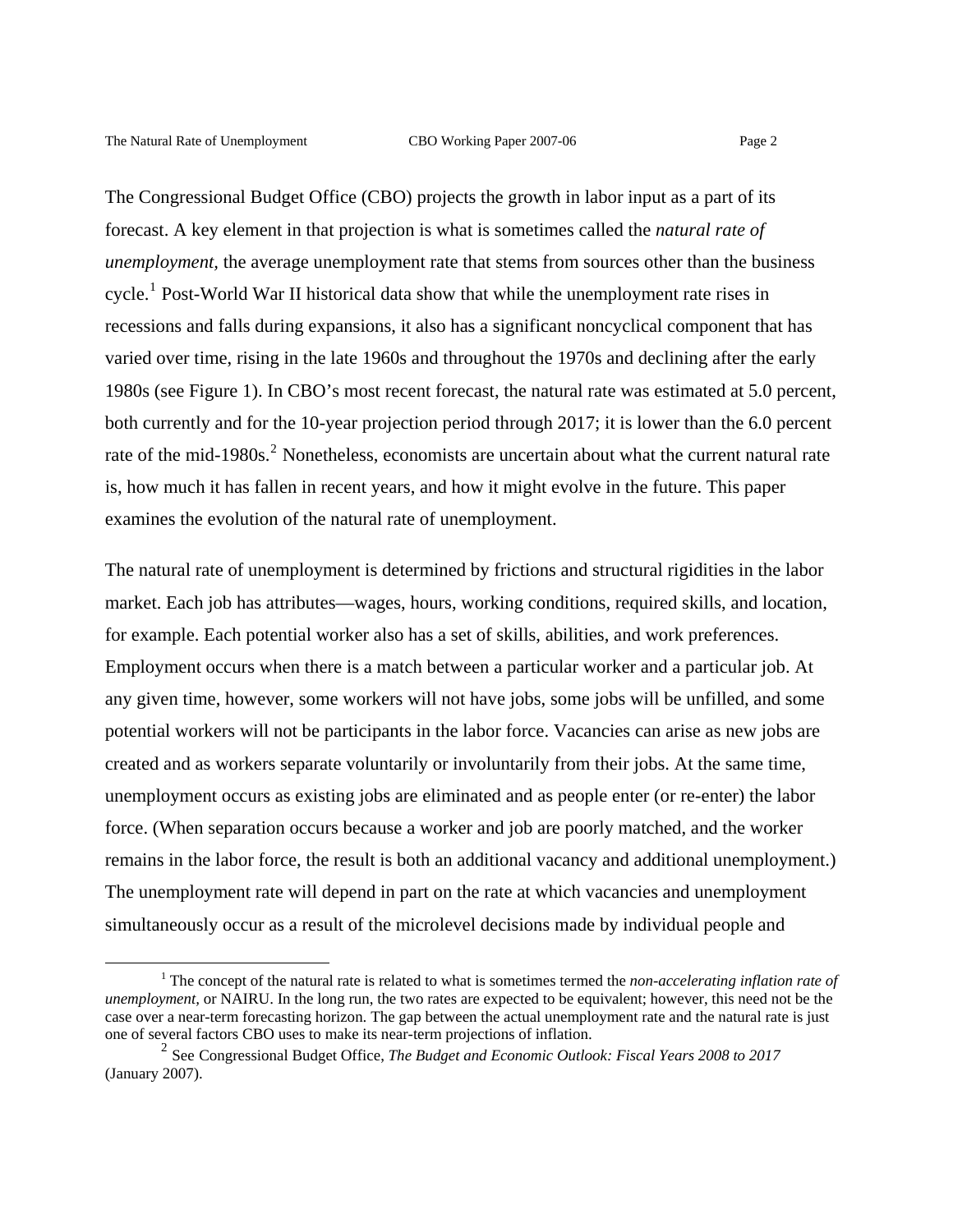

## **Figure 1. Unemployment Rate, 1948 to 2007**

businesses. Thus, other things being equal, a higher rate of structural change in the economy—as exhibited by the simultaneous creation and destruction of jobs—will tend to result in a higher rate of unemployment. Similarly, higher rates of individual turnover in existing and continuing jobs also will be associated with higher unemployment. Turnover rates depend in part on the nature of jobs; but more important, they are heavily influenced by the age mix of the adult population. The age mix also influences the rate at which people enter and exit the labor force.

The unemployment rate also will depend on how quickly a typical vacancy can be filled. Broadly speaking, that in turn depends on two factors: how well the characteristics of unemployed job seekers fit those sought by employers and how efficiently the process of matching job seekers and job openings operates.

Source: Bureau of Labor Statistics.

Note: The shaded vertical bars indicate business-cycle recessions, as determined by the National Bureau of Economic Research.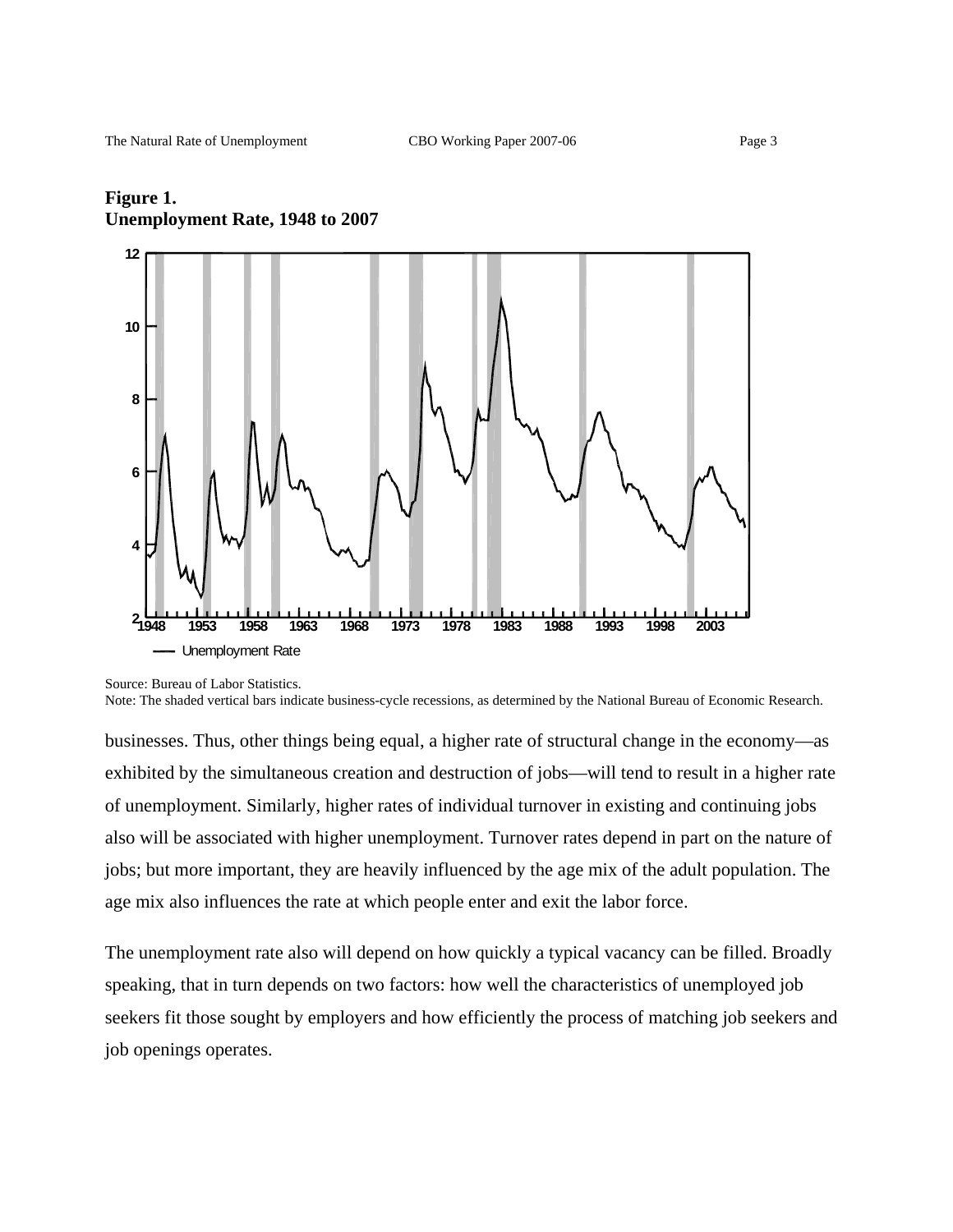|                     | <b>Male</b> | Female | <b>Both Sexes</b> |
|---------------------|-------------|--------|-------------------|
|                     |             |        |                   |
| 16 to 19            | 16.8        | 13.8   | 15.3              |
| 20 to 24            | 8.7         | 7.6    | 8.2               |
| 25 and Older        | 3.5         | 3.7    | 3.6               |
| 25 to 34            | 4.5         | 4.9    | 4.7               |
| 35 to 44            | 3.3         | 3.9    | 3.6               |
| 45 to 54            | 3.1         | 3.1    | 3.1               |
| 55 and Older        | 3.0         | 2.9    | 3.0               |
| Total, 16 and Older | 4.6         | 4.6    | 4.6               |

### **Table 1. Unemployment Rate by Age and Sex, 2006**

Source: Bureau of Labor Statistics.

#### **Composition of the Labor Force**

Shifts in the composition of the labor force—the relative number of people in a given age group or the relative proportion of men and women—can influence the unemployment rate. The most important dimension is age, particularly the fraction of the labor force that is young. Workers between the ages of 16 and 24 often experience unemployment as they look for a first job or return to the labor force after attending school or receiving support from parents. Younger workers also are more likely to change jobs than are workers over the age of 25. Many older workers have settled into careers, and they are less likely than are younger workers to leave jobs because the work does not match their abilities and preferences.

The data on unemployment underscore the age differences (see Table 1). In 2006, 15.3 percent of teenaged workers were unemployed, as were 8.2 percent of workers between the ages of 20 and 24. That is in contrast to an overall unemployment rate of 4.6 percent. Those substantial differences are reflected in CBO's estimates of the natural rate of unemployment over the past 35 years, which have largely (although not entirely) reflected shifts in the population's age distribution (see Figure 2).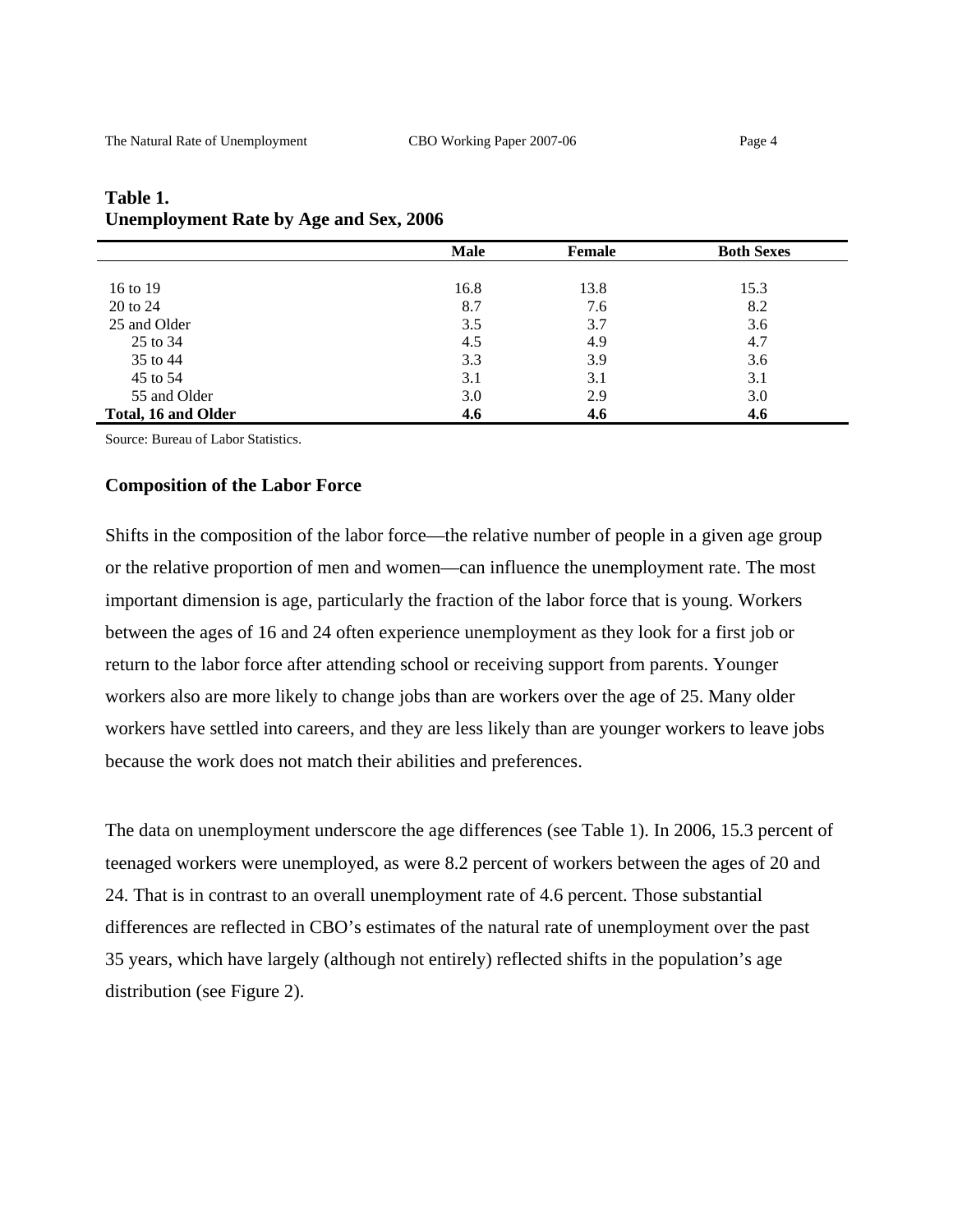

### **Figure 2. Demographics and the Natural Rate of Unemployment**

Source: Congressional Budget Office.

 $\overline{a}$ 

In its summer 2006 forecast, CBO reduced its estimate of the current natural rate from 5.2 percent to 5.0 percent, reflecting a decline since the mid-to-late 1990s in the share of the labor force that is below the age of 25. That decline is attributable not to a change in the age mix of the general population, but to an unexpected sharp and sustained drop in the labor force participation rate of teens and young adults, most likely because of higher rates of school enrollment.<sup>[3](#page-4-0)</sup> The labor force participation rate for 16- to 19-year-olds fell from 52.0 percent in 2000 to 43.7 percent in 2005 and 2006. The participation rate for 20- to 24-year-olds declined similarly, although less dramatically, from 77.8 percent in 2000 to 74.6 percent in 2005 and 2006. The participation rate

Notes: The dashed line shows the unemployment rate calculated by holding the rates within groups defined by age and sex at their 2005 level, but with population shares varying over history and as projected by the Social Security Administration and with groupspecific labor force participation rates varying over history and as projected by CBO. The shaded vertical bars indicate businesscycle recessions, as determined by the National Bureau of Economic Research.

<span id="page-4-0"></span><sup>&</sup>lt;sup>3</sup> See Congressional Budget Office, *What Is Happening to Youth Employment Rates?* CBO Background Paper (November 2004).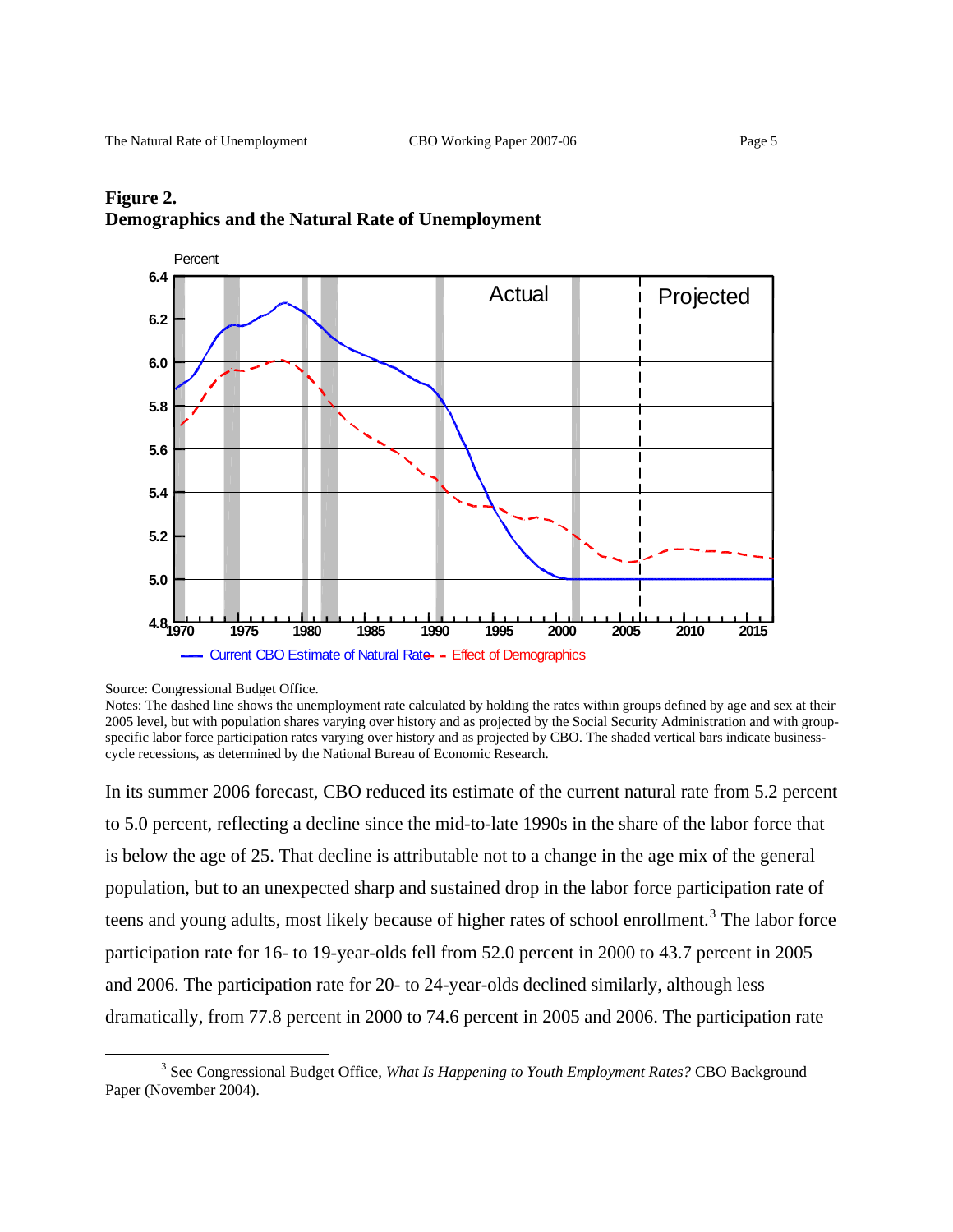among people ages 55 and older has risen. Since 2000, those shifts in the participation rate together have reduced the aggregate unemployment rate by 0.2 percentage points. However, CBO's projections for growth in the labor force by age would indicate that no further decline is to be anticipated over the next decade.

A generation ago, the gender mix also mattered; at least part of the increase in the natural rate of unemployment throughout the 1970s was attributable to rapidly rising labor force participation among adult women. At the time, the unemployment rate usually was higher among women than among men, largely because women as a group had less job experience and tended to move in and out of the labor force in their child-bearing years. For the past two decades, however, the unemployment rate of women actually has been on average slightly below that of men, and women's share of the labor force has been relatively stable (see Figure 3).

A change in national disability policy also might have contributed to the reduction in the average unemployment rate. The Disability Benefits Reform Act of 1984 relaxed federal restrictions on eligibility for Social Security Disability Insurance (DI). Since the mid-1980s, there also has been a general decline in job opportunities and relative wages for workers without postsecondary education. The increase in the number of DI recipients, particularly men, has been concentrated among the least educated. Therefore, for some eligible people without college degrees, receiving DI benefits could have become a more attractive prospect than remaining in the labor market.<sup>[4](#page-5-0)</sup> As a result, some people who would otherwise have had an above-average incidence of unemployment were removed from the labor force all together. According to David Autor and Mark Duggan, that factor alone might have reduced the natural rate by as much as half a percentage point since the mid-1980s.

<span id="page-5-0"></span><sup>&</sup>lt;sup>4</sup> See David H. Autor and Mark G. Duggan, "The Rise in the Disability Rolls and the Decline in Unemployment," *Quarterly Journal of Economics,* vol. 118 (2003), pp. 57–205.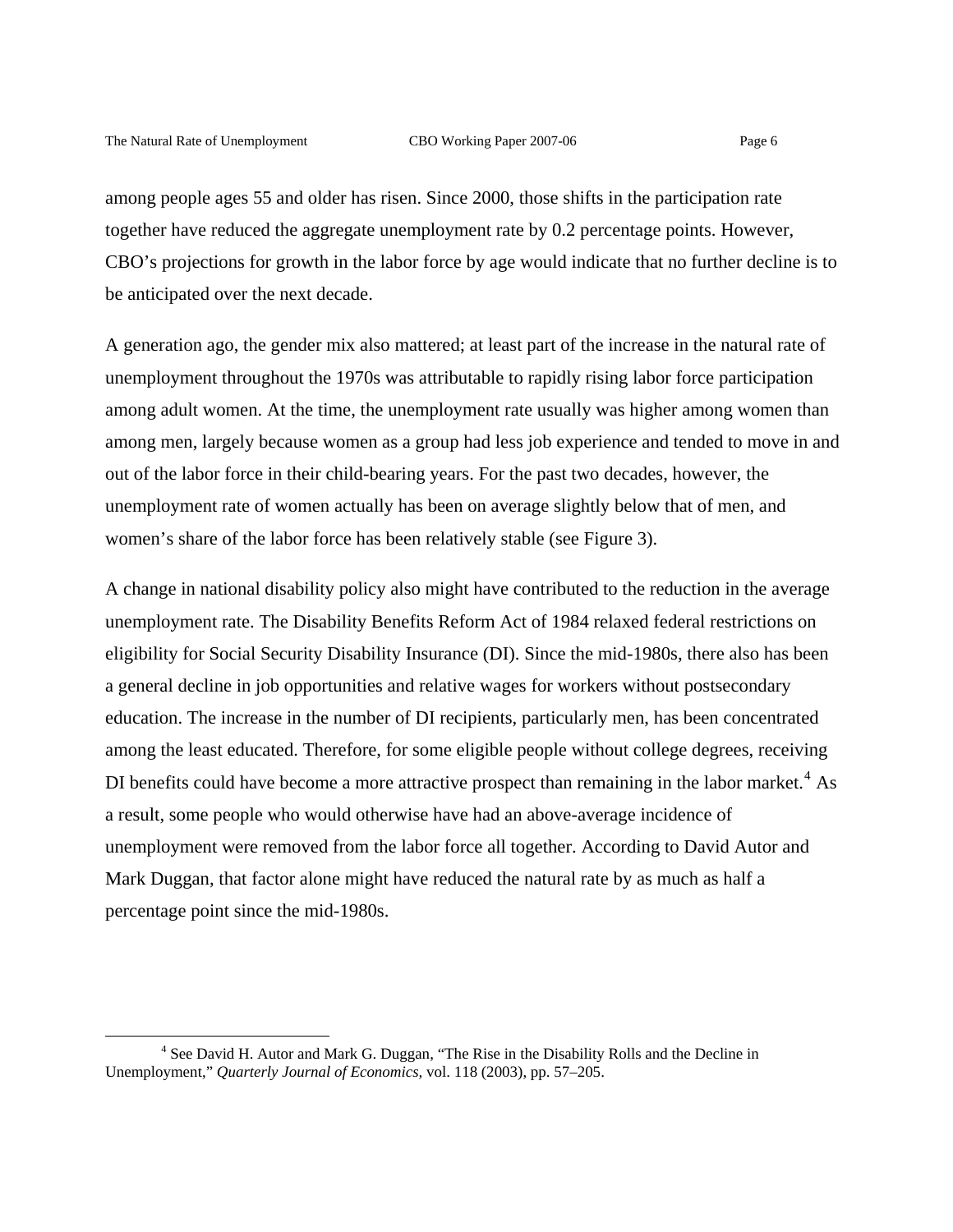# **1960 1965 1970 1975 1980 1985 1990 1995 2000 2005 10 8 6 4 2 0 48 46 44 42 40 38 36 34 32 Percent** Unemployment Rate: Men, 20 and Older  $-$  - Unemployment Rate: Women, 20 and Older --- Female share of Labor Force (right scale)

# **Figure 3. Unemployment Rates, by Sex, 1960 to 2007**

Educational attainment, another factor that could lower unemployment, has increased over the past several decades. Better educated workers can perform a wider range of jobs, and vacant positions can be filled more quickly. The consequence of this improved match between employers' needs and workers' abilities is reduced unemployment. The existence of a more highly skilled workforce also could reduce unemployment if it causes employers to become more willing to commit resources to training. In that case, the employers' investments in training may give them additional incentives to minimize turnover. Moreover, better educated workers may be better able to search for new jobs while they are still employed, and thus more likely to move from one job to another without ever becoming unemployed. The importance of those effects is difficult to assess, however, in part because dimensions of skill other than educational attainment are difficult to measure.

Sources: Congressional Budget Office and Bureau of Labor Statistics. Note: The shaded vertical bars indicate business-cycle recessions, as determined by the National Bureau of Economic Research.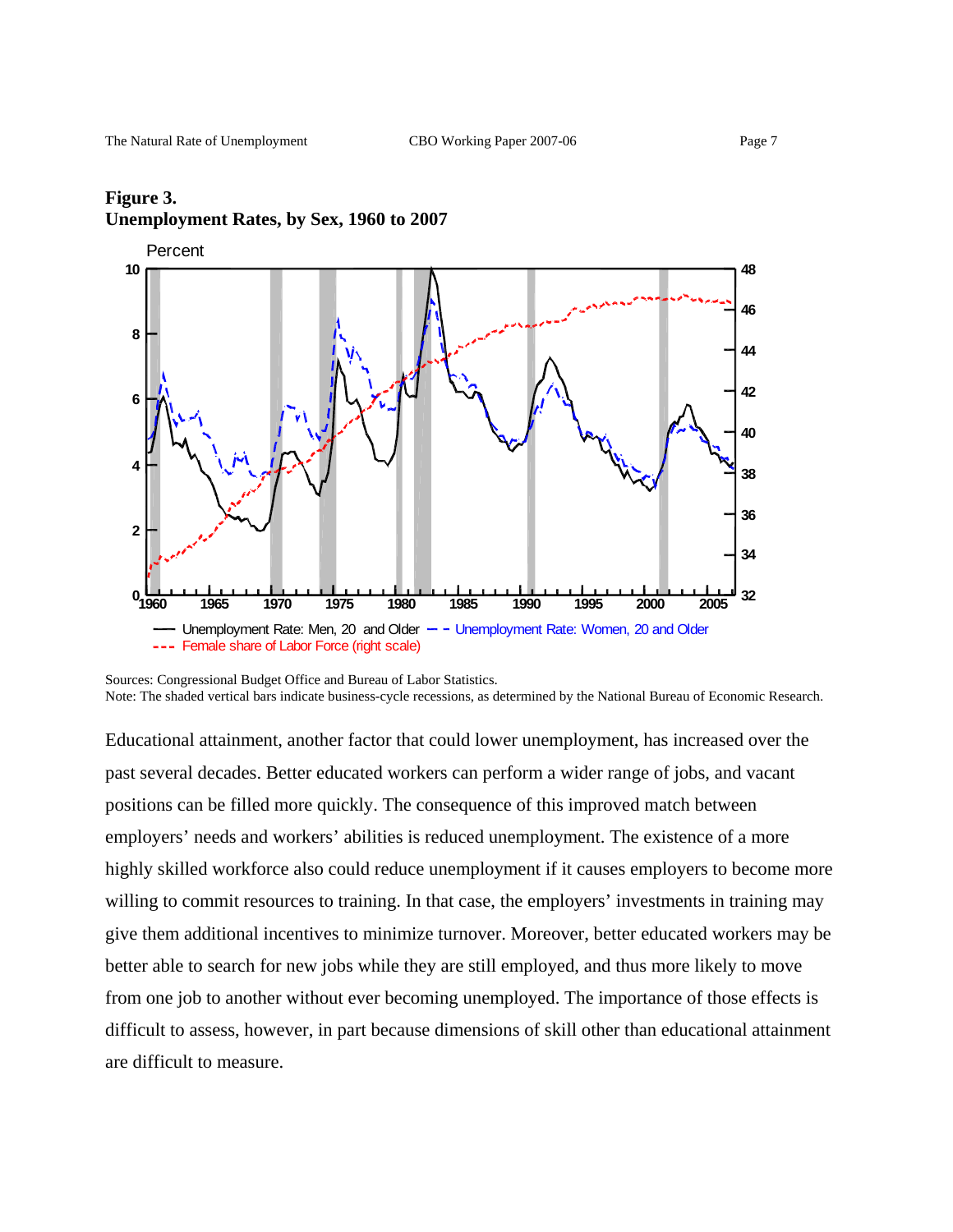### **Job Stability, Churning, and Turnover**

Changes in the structure of the labor market—the mix of available jobs—can influence the unemployment rate. A relatively rapid rate of structural change can result in the simultaneous creation and loss of a large number of jobs, thus increasing the average unemployment rate by simultaneously creating vacancies and unemployment. This also can occur if the mix of jobs shifts away from those characterized by stable, long-term employment relationships and toward those with higher rates of turnover. The effects might be amplified to the extent that structural change entails shifts in the demand for workers with particular sets of skills; retraining takes time, so the duration of unemployment or nonparticipation could rise.

There is only mixed evidence that those phenomena have become more important over time, but some data suggest that unemployment associated with structural changes has declined. Data from the Business Employment Dynamics series indicate that the rate of simultaneous job creation and destruction has been significantly lower during the current expansion than it was during the expansion of the 1990s, implying, other things equal, a lower average unemployment rate (see Figure 4).<sup>[5](#page-7-0)</sup> The rates of job creation and destruction in manufacturing are currently at historic lows.<sup>[6](#page-7-1)</sup> Data on individual turnover suggest that, by the end of 2006, hiring, job opening, and separation rates were all comparable to those of the final several months of the 1990s expansion.<sup>[7](#page-7-2)</sup> And the prevalence of long-tenured jobs also appears to have changed little over the past several decades.<sup>[8](#page-7-3)</sup>

<span id="page-7-0"></span><sup>&</sup>lt;sup>5</sup> The Bureau of Labor Statistics' Business Employment Dynamics series measures net job gains in opening and expanding establishments and net job losses in closing and contracting establishments over the course of a quarter. Data from the series are available for the third quarter of 1992 through the second quarter of 2006.

<span id="page-7-1"></span>R. Jason Faberman, *Job Flows and the Recent Business Cycle: Not All "Recoveries" Are Created Equal,* Working Paper 391 (U.S. Bureau of Labor Statistics, February 2006). 7

<span id="page-7-2"></span> $^7$  This is based on data from the Job Openings and Labor Turnover Survey (JOLTS), which measures monthly rates of hiring and separation from jobs and the number of job openings at the end of each month. As of mid-April 2007, JOLTS data were available for the period from December 2000 through the end of February 2007.

<span id="page-7-3"></span>See Ann Huff Stevens, *The More Things Change, the More They Stay the Same; Trends in Long-Term Employment in the United States, 1969–2002,* Working Paper 11878 (Cambridge, Mass.: National Bureau of Economic Research, December 2005).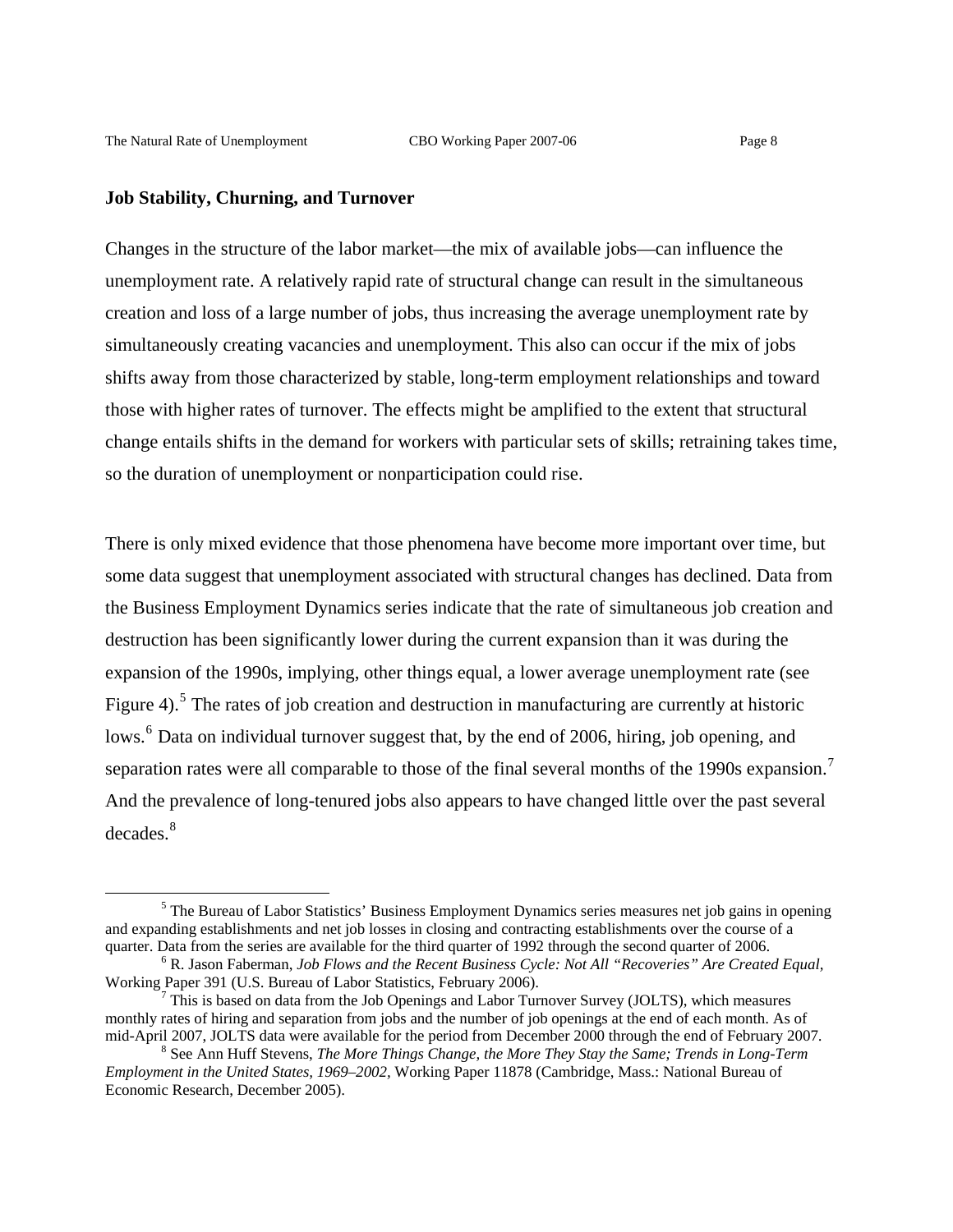

Source: Congressional Budget Office.

Note: The shaded vertical bar indicates a business-cycle recession, as determined by the National Bureau of Economic Research.

Changes in the mix of industries, however, may have led to reduced job stability. In particular, the share of jobs in manufacturing, a sector in which jobs in the past tended to be relatively stable, has declined sharply. The largest gains in the share of employment have been in professional and business services, in leisure and hospitality services, and in education and health services (see Figure 5). Leisure and hospitality shows above-average rates both of simultaneous job creation and destruction and of individual worker turnover. By contrast, there tends to be lower turnover in education and health services jobs (see Table 2).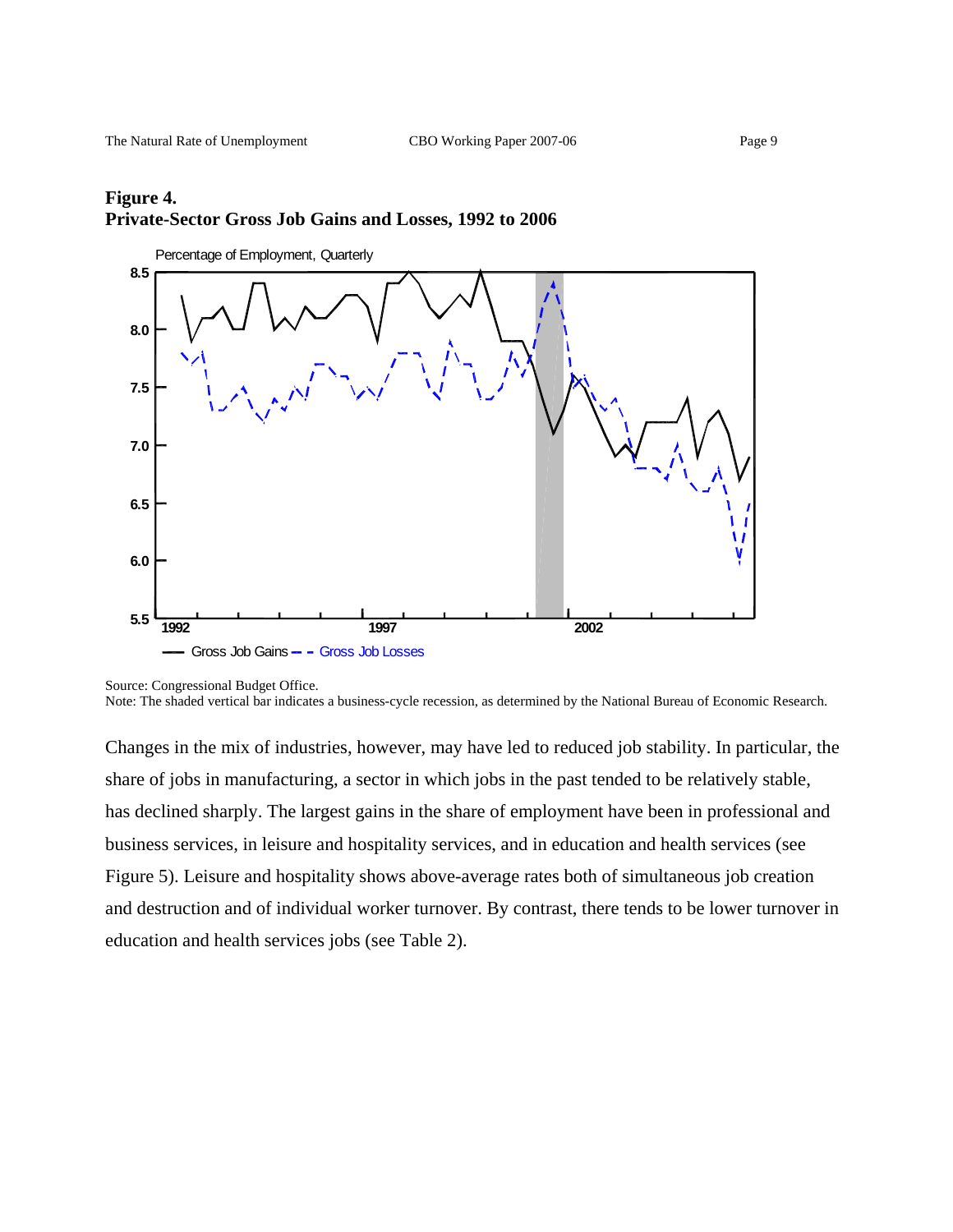### **Table 2. Turnover Rates for Selected Industries, 2005**  (Percentage of total employment)

| ັ                                  | Job             | <b>Individual</b> |
|------------------------------------|-----------------|-------------------|
|                                    | <b>Churning</b> | <b>Turnover</b>   |
| Private Sector                     |                 |                   |
| Construction                       | 22.7            | 11.3              |
| Manufacturing                      | 8.3             | 5.0               |
| Service providing                  | 13.6            | n.a.              |
| Retail trade                       | 13.4            | 9.2               |
| Information                        | 10.1            | n.a.              |
| Financial activities               | 11.3            | n.a.              |
| Professional and business services | 16.3            | 10.0              |
| Education and health services      | 9.0             | 5.1               |
| Leisure and hospitality services   | 18.4            | 12.7              |
| <b>Total Private Sector</b>        | 13.8            | 7.8               |
| Government                         | n.a.            | 2.8               |
| <b>Total</b>                       |                 | 7.0               |

Source: Congressional Budget Office based on Bureau of Labor Statistics data.

Note: Job churning is the sum of quarterly gross job gains and gross job losses, as a percentage of total employment, determined on the basis of Business Employment Dynamics data. Individual turnover is the sum of monthly hires and separations as a percentage of total employment, determined on the basis of data from the Job Openings and Labor Turnover Survey.  $n.a. = not available; — = not applicable.$ 

### **Labor Market Efficiency**

The final determinant of the natural rate of unemployment is the rate at which vacancies, once created, are filled. Any improvement in the efficiency of that process will result in a lower rate of unemployment. Analysts have cited two major efficiency-enhancing changes in the labor market in recent years—the expansion of the temporary-help industry and prospective employees' use of the Internet to search for jobs.

Employment in the temporary-help industry expanded from just over 400,000 people (0.5 percent of total payroll employment) in 1982 to 3.5 million (2.7 percent of the total) in mid-2000, although it declined sharply during the 2001 recession (see Figure 6). In particular, two studies concluded that the growth of this industry could account for a 0.2- to 0.4-percentage-point decline in unemployment during the period. $9$ 

<span id="page-9-0"></span> $\frac{1}{9}$  Lawrence F. Katz and Alan B. Krueger, "The High-Pressure Labor Market of the 1990s," *Brookings Papers on Economic Activity,* vol. 1 (1999); Maria W. Otoo, *Temporary Employment and the Natural Rate of Unemployment*, Finance and Economics Discussion Series, Paper 1999-66 (Federal Reserve Board of Governors, December 1999).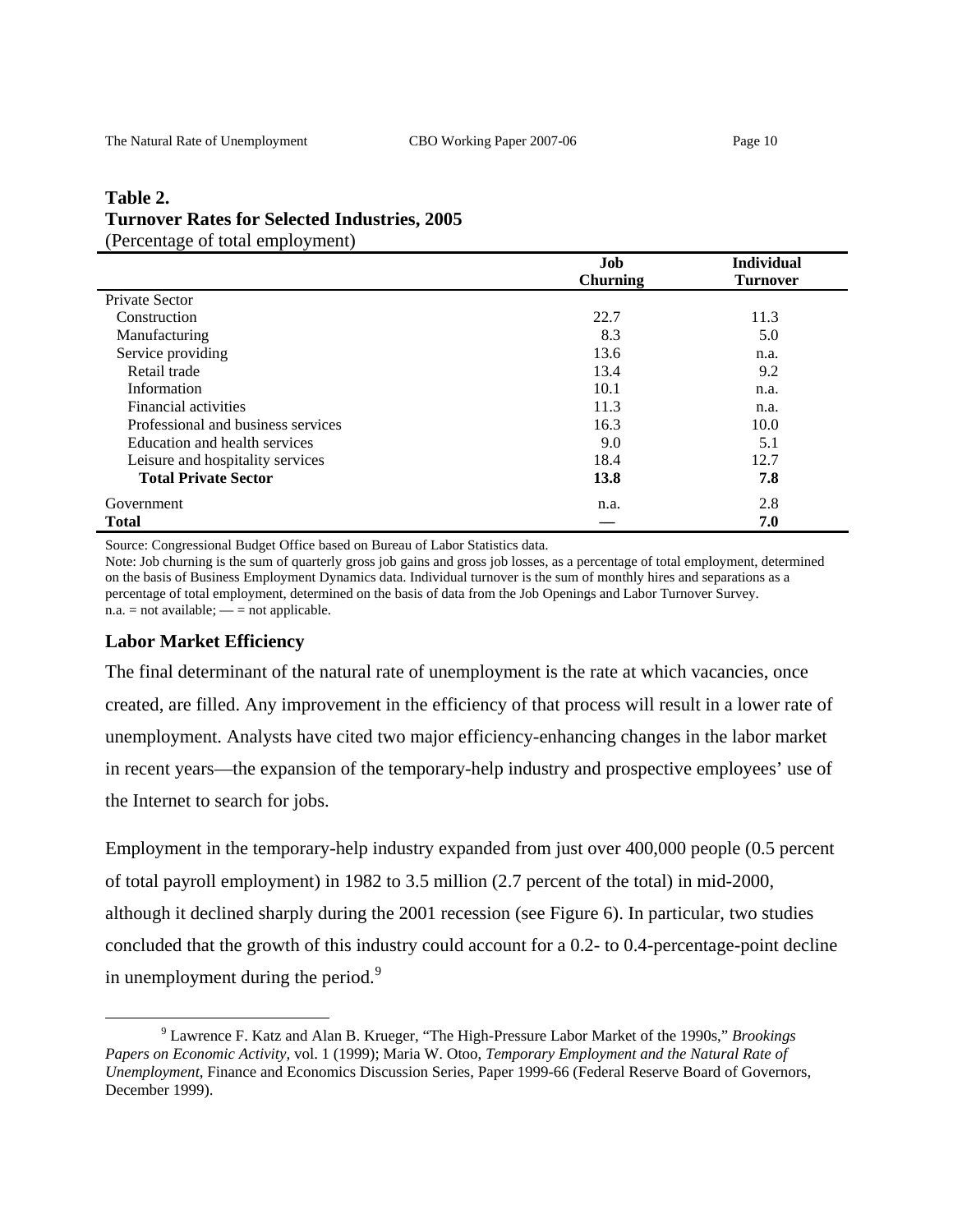### **Figure 5.**

### **Employment Share, Selected Industries, 1979 to 2007**



Source: Congressional Budget Office.

Note: The shaded vertical bars indicate business-cycle recessions, as determined by the National Bureau of Economic Research.





Source: Congressional Budget Office.

Note: The shaded vertical bars indicate business-cycle recessions, as determined by the National Bureau of Economic Research.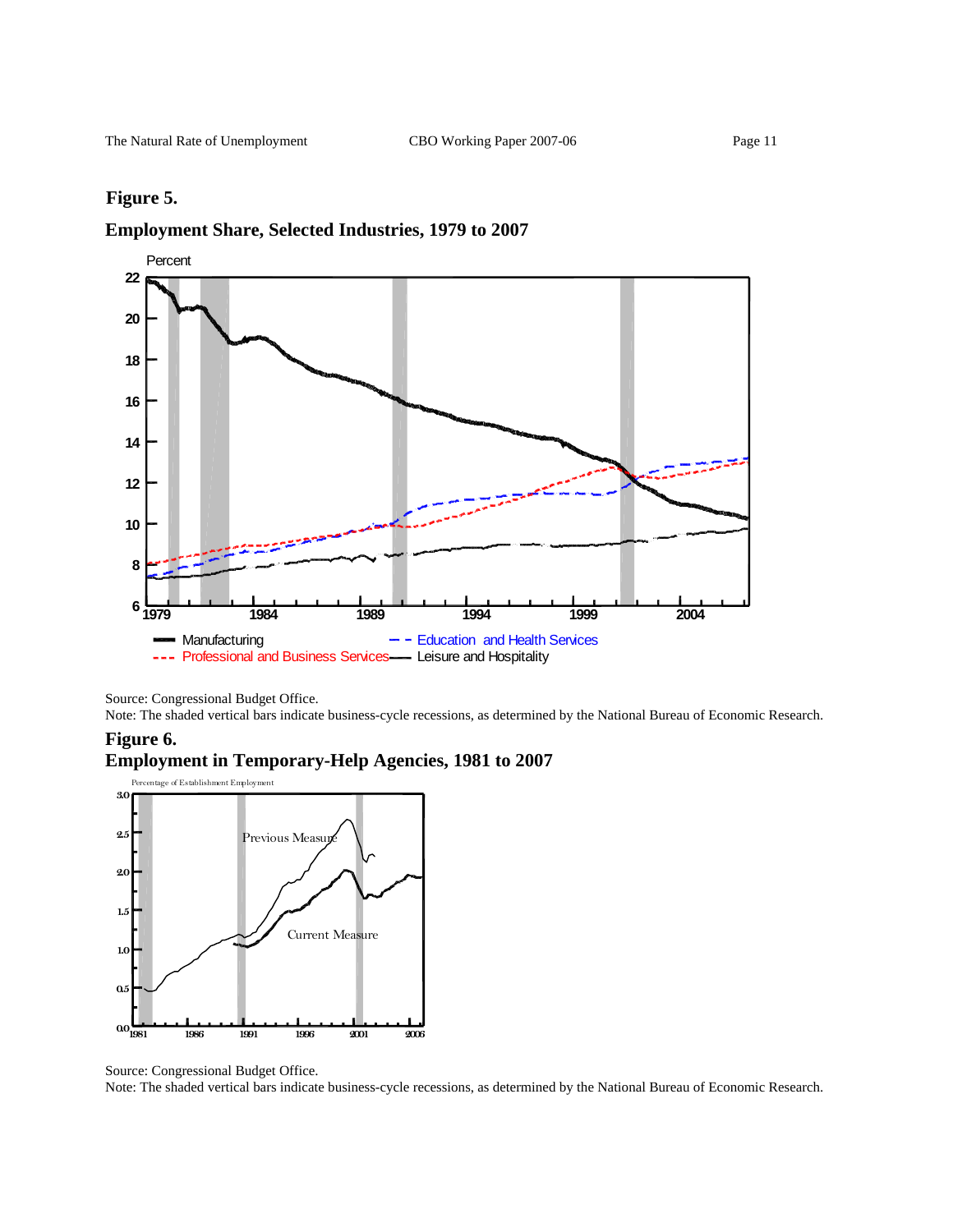Temporary-help agencies can help employers fill vacancies expediently. Job seekers can benefit as well by going to work for an agency rather than remain unemployed while they search for permanent work. Moreover, some employers end up offering permanent positions to employees they find through such agencies. Despite what seemed to have been a trend, however, the portion of the labor force filled by temporary workers flattened after the recession and has not yet rebounded to its 2000 level. That sector therefore cannot account for any further decline in unemployment since the late  $1990s$ .<sup>[10](#page-11-0)</sup>

Some analysts have speculated that the Internet could be a faster route to employment than other methods job seekers have used in the past. Although initial findings suggested that was a plausible assumption, more recent analysis suggests that Internet use may in fact not have reduced search time.<sup>[11](#page-11-1)</sup> Still, the Internet might have enhanced the labor market's efficiency by facilitating direct moves from one job to another, without interim unemployment, although that assumption seems questionable as well.

Recent evidence suggests that the job-finding rate (which includes the rate at which people move directly from one job to another) is much more important than is the separation rate in explaining cyclical fluctuations.<sup>[12](#page-11-2)</sup> However, the studies do not reveal significant trends in job-finding rates, and data compiled by economists at the Federal Reserve Board of Governors indicates that, as a percentage of workers who separated from jobs for any reason, fewer people made direct job-tojob transitions in 2005 and the first half of 2006 than did so throughout the expansion of the  $1990s.$ <sup>[13](#page-11-3)</sup>

<span id="page-11-0"></span> $10$  The temporary-help industry was redefined after the conversion to the North American Industry Classification System; with the new definition, its share is lower than previously reported. For the period (1990–

<span id="page-11-1"></span><sup>2002)</sup> in which we have overlapping data based on both the old and new definitions, the trends are largely similar. 11 See Peter Kuhn and Mikal Skuterud, "Does Internet Job Search Reduce Unemployed Workers' Jobless Duration?" (Society of Labor Economists conference, Austin, Tex., April 2001); Kuhn and Skuterud, "Internet Job Search and Unemployment Durations," *American Economic Review*, vol. 94, no. 1 (March 2004), pp. 218–232.<br><sup>12</sup> See Robert E. Hall, "Job Loss, Job Finding, and Unemployment in the U.S. Economy over the Past Fifty

<span id="page-11-2"></span>Years," in Mark Gertler and Kenneth Rogoff, eds., *NBER Macroeconomics Annual 2005* (Cambridge, Mass.: MIT Press, 2006), pp. 101–137; Robert Shimer, "The Cyclicality of Hires, Separations, and Job-to-Job Transitions," *Federal Reserve Bank of St. Louis Review* (July–August 2005), pp. 493–507; Eva Nagypal, "Worker Reallocation over the Business Cycle: The Importance of Job-to-Job Transitions" (Evanston, Ill.: Northwestern University, 2004.) For a somewhat different view, see Michael W. Elsby, Ryan Michaels, and Gary Solon, *The Ins and Outs of Cyclical* 

<span id="page-11-3"></span><sup>&</sup>lt;sup>13</sup> Bruce Fallick and Charles A. Fleischman, *Employer-to-Employer Flows in the U.S. Labor Market: The Complete Picture of Gross Worker Flows,* Finance and Economics Discussion Series 2004-34 (Federal Reserve Board of Governors, June 2004). Data updated to June 2006 are available online: www.federalreserve.gov/pubs/feds/2004/200434/feds200434.xls.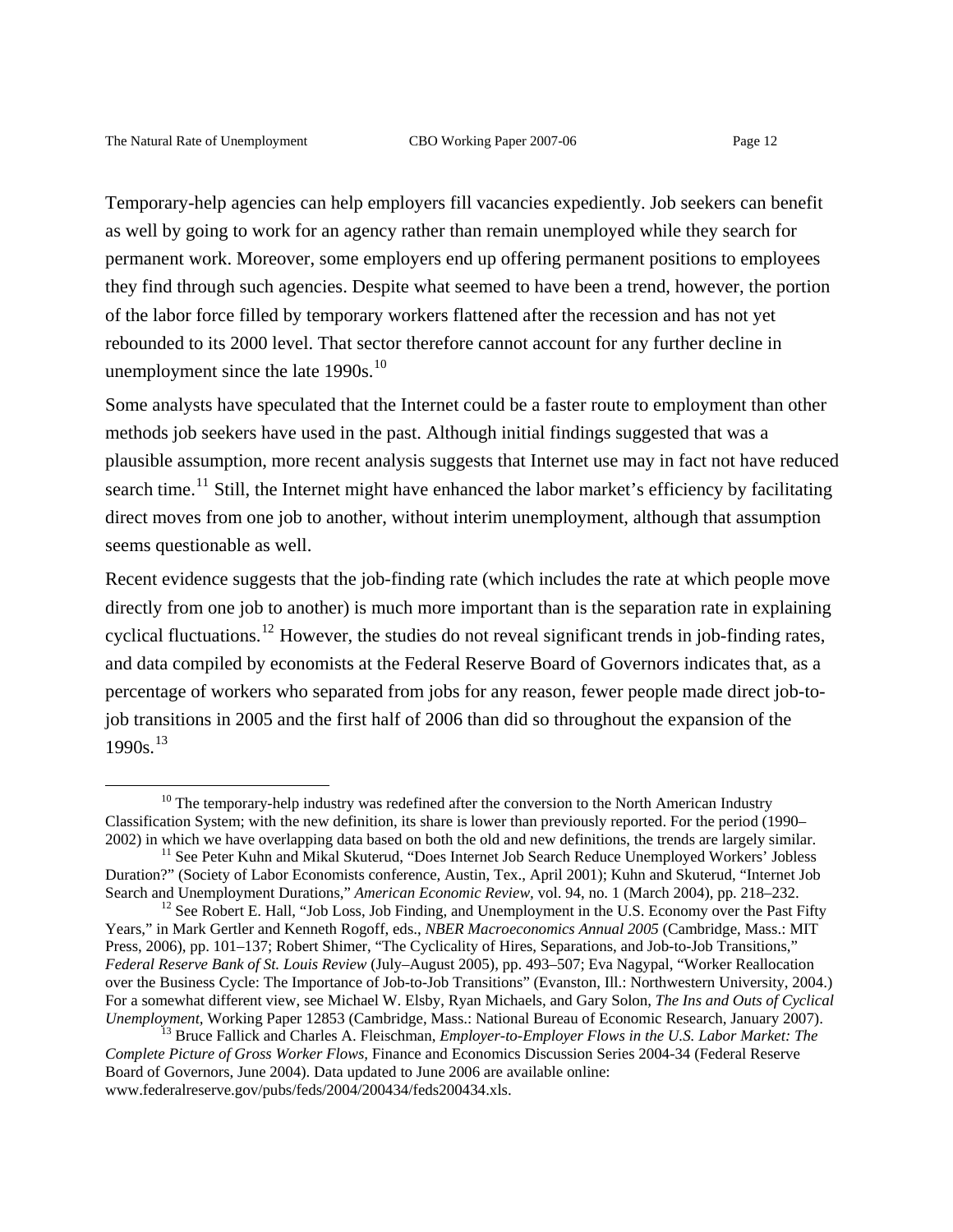#### **Overall Results: Evidence from the Beveridge Curve**

Aggregate (economywide) changes in the relationship between vacancies and unemployment suggest that, on the whole, the efficiency of the labor market may have increased over the past 20 years. That relationship—known as the Beveridge curve—indicates that when labor markets are tight, vacancies rise and unemployment falls; the reverse is true in a slack labor market.<sup>[14](#page-12-0)</sup>

Past analysis revealed a persistent outward shift in the Beveridge curve between the 1960s and early 1980s.<sup>[15](#page-12-1)</sup> For any given number of vacancies, therefore, the number of unemployed people was higher. The shift was attributed mostly to growing geographic disparities in economic conditions. More recently, Robert Valletta showed that the Beveridge curve has shifted inward since the late 1980s, exhibiting a reduced number of unemployed people at any given level of vacancies and fully offsetting the earlier outward shift (see Figure 7).<sup>[16](#page-12-2)</sup> This implies either that the job-searching process has indeed become more efficient over the past two decades or that the skills and other attributes of unemployed job seekers have become better matched with those sought by employers. $17$ 

To assess the quantitative impact of changes in the labor market, we used Valletta's measure of the cumulative shift in the Beveridge curve (see Figure 8). That measure was incorporated into an Okun's law regression, which relies on the historical relationship between the gross domestic product (GDP) gap—the difference between actual and potential GDP—and the unemployment

<span id="page-12-1"></span><span id="page-12-0"></span><sup>&</sup>lt;sup>14</sup> See William Beveridge, *Full Employment in a Free Society* (London: George Allen and Unwin, 1944).<br><sup>15</sup> See Katherine G. Abraham, "Help Wanted Advertising, Vacancies, and Unemployment," *Brookings Papers on Economic A* 

<span id="page-12-2"></span><sup>&</sup>lt;sup>16</sup> Robert G. Valletta, "Why Has the U.S. Beveridge Curve Shifted Back? New Evidence Using Regional Data," Working Paper 2005-25 (Federal Reserve Bank of San Francisco, December 2005); Robert G. Valletta and Jaclyn Hodges, "Job Matching: Evidence from the Beveridge Curve," Economic Letter 2006-08 (Federal Reserve Bank of San Francisco, April 21, 2006).<br><sup>17</sup> That measure is based on a regression in which the age-adjusted unemployment rate is a function the

<span id="page-12-3"></span>vacancy rate (and its square) and on a series of year dummies for 1977 to 2005. The vacancy rate was derived from the JOLTS data for 2001–2005 and for earlier years from the Conference Board's "Help-Wanted Advertising Index," which is compiled from a monthly survey of job advertisements in major newspapers. The year dummies can be interpreted as a proxy for the impact of overall labor market efficiency on the aggregate unemployment rate after considering aggregate demand and the demographic mix. A negative value means that, relative to the base year (1976), the labor market was more efficient, workers and jobs were better matched, or both.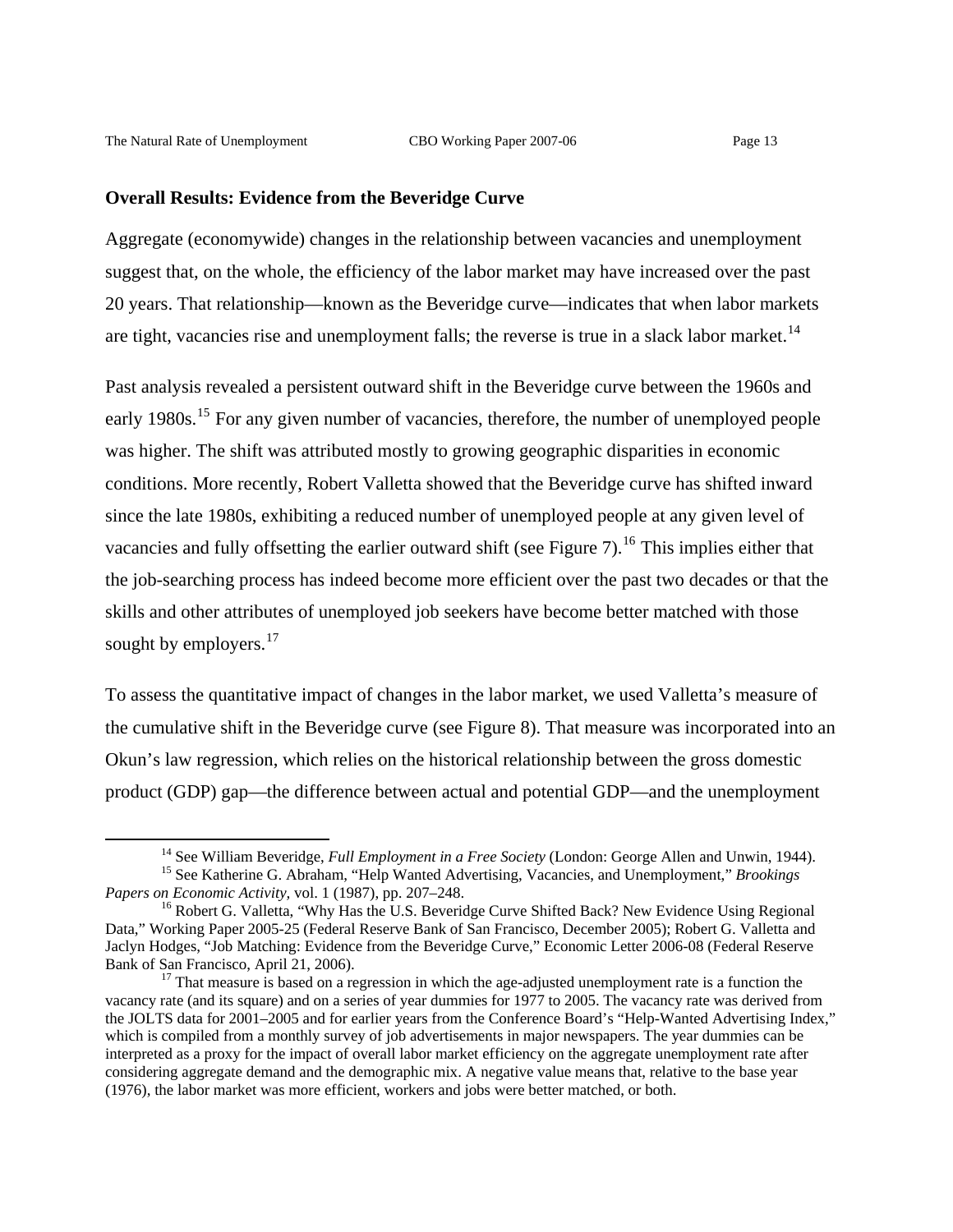|                | $\bf{1)}$ | $\left( 2\right)$ | (3)     |
|----------------|-----------|-------------------|---------|
| Coefficient    | .267      | .320              | .280    |
| (t-statistic)  | (3.59)    | (2.98)            | (2.66)  |
| Adjusted $R^2$ | .975      | .427              | .460    |
| Impact         |           |                   |         |
| 1985 to 1998   | $-0.60$   | $-0.71$           | $-0.62$ |
| 1998 to 2005   | $-0.22$   | $-0.26$           | $-0.23$ |
| 1985 to 2005   | $-0.81$   | $-0.97$           | $-0.85$ |

## **Table 3. Impact of Shift Variable on Unemployment Among Married Males, 1978 to 2005**

Notes: Specification (1) used a regression analysis of the unemployment rate of married men on the gross domestic product (GDP) gap (current and 8 lags) as well as the shift variable and is corrected for serial correlation. Specification (2) used a regression analysis of the first difference of the unemployment rate on the first differences in the shift and in the GDP gap. Specification (3) is identical to (2) except that it also includes an error correction term.

rate for married men. The latter rate is largely invariant to changes in the composition of the labor force. Results are shown in Table 3 for three alternative specifications; in each case the impact on the unemployment rate of shifts in the Beveridge curve over any period is obtained by multiplying the change in the shift variable by the coefficient on that variable. The results imply that between 1985 and 2005 the married male unemployment rate consistent with a given GDP gap declined by 0.8 to 1.0 percentage points, with 0.2 to 0.3 points of that decline occurring after 1998.

These results do not tell us exactly what caused the Beveridge curve to shift. We can, however, conclude that the natural rate has fallen significantly over the past two decades beyond the impact of shifts in the demographic mix. The results are broadly consistent with those of Lawrence Katz and Alan Krueger, who estimated that the natural unemployment rate fell by about a percentage point between the mid-1980s and the late 1990s (including 0.3 to 0.4 percentage points directly attributable to demographic shifts).<sup>[18](#page-13-0)</sup> The findings here suggest that it has fallen by another 0.4 to 0.5 percentage points since then, reflecting continuing improvements in the efficiency of the labor market and the declining participation of teens and young adults in the labor force.

<span id="page-13-0"></span><sup>&</sup>lt;sup>18</sup> Katz and Krueger, "High-Pressure Labor Market of the 1990s." That analysis influenced CBO's decision to reduce its then-current estimate of the natural rate from 5.5 percent to 5.2 percent in its January 2000 forecast.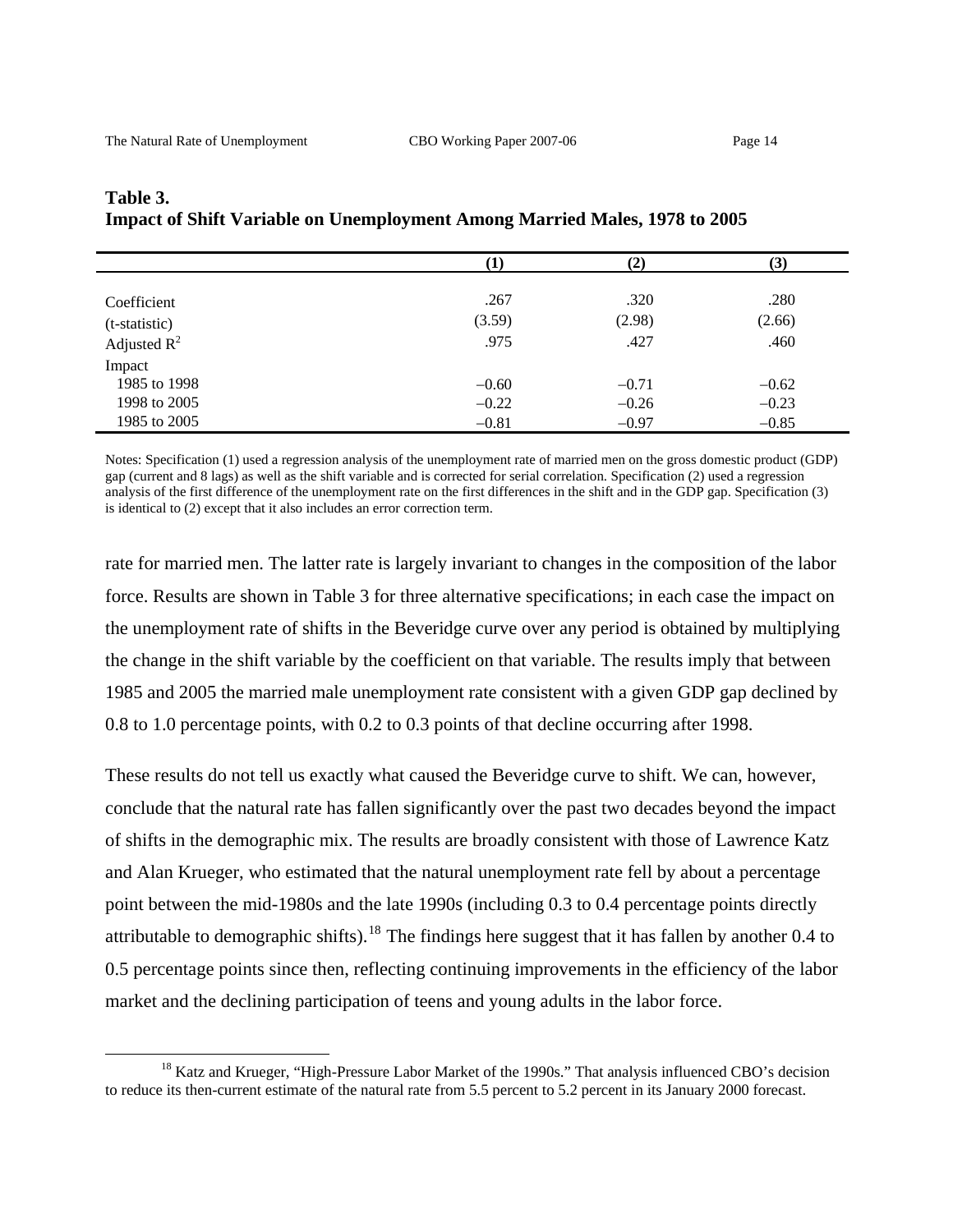# **Figure 7. U.S. Beveridge Curve, Adjusted**  (Vacancy rate)



Source: Valletta, *Why Has the U.S. Beveridge Curve Shifted Back?* Fig. 6.